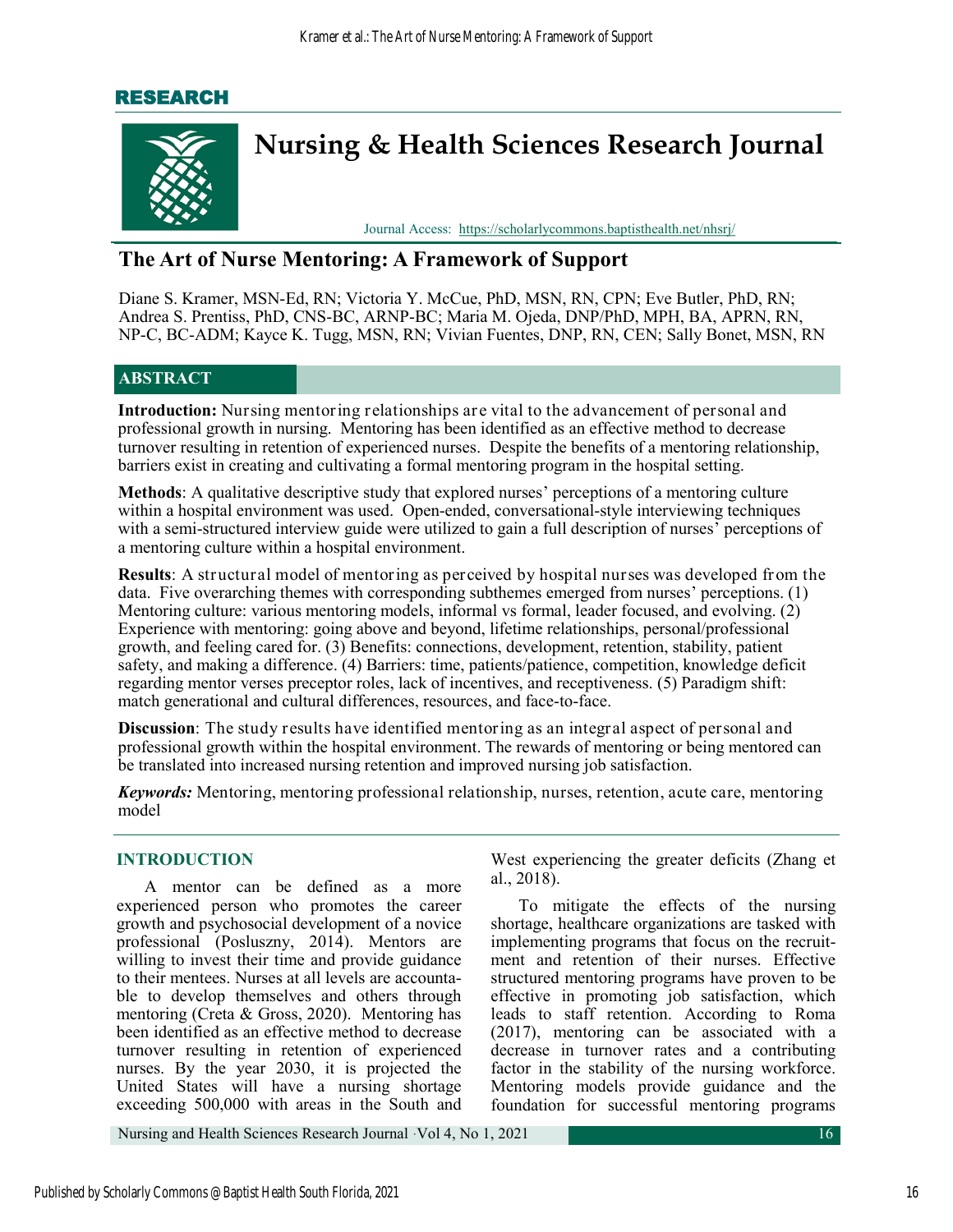within the hospital setting. The purpose of this study was to understand the nurse mentoring culture within a hospital environment and develop a mentoring model that will guide and support a mentoring program.

### **History of Mentoring Models**

There is a paucity of evidence depicting the development of mentoring models within the nursing literature. Several studies differ in regards to populations of interest which included staff nurses (Angelini, 1995), student nurses (Wagner & Seymour, 2007), nurse-educators (Seekoe, 2014), and mentors (Gray & Brown, 2016). Only two studies (Angelini, 1995; Gray & Brown, 2016) described the collection of empirical data in the development of a mentoring model. Participants in those studies were either not welldescribed (Gray & Brown, 2016) or the sample lacked diversity with regard to race and gender (Angelini, 1995). These findings indicate that further empirical research is warranted to help identify the elements that contribute to successful mentoring programs. A more comprehensive understanding of successful mentoring may be gained by including participants that are demographically diverse (e.g., race, gender, etc.) and by eliciting the perceptions of nurses in various roles (mentors, mentees, staff nurses, and managers) within organizations.

## **METHODS**

A qualitative descriptive study approach that explored nurses' perceptions of a mentoring culture within a hospital environment was used. Open-ended, conversational-style interviewing techniques with a semi-structured interview guide were utilized to gain a full description of each nurse's perceptions.

## **Setting, Sampling and Recruiting**

The setting for this study was a large not-for profit healthcare organization in Southeastern United States. Following Institutional Review Board approval, all nurses employed at one of six hospitals within the healthcare organization were invited to participate. Recruitment was accomplished through convenience sampling utilizing email distribution and flyers. Twenty-one focus groups were scheduled over a two-month period in which 42 nurses participated in the study.

Prior to the start of the focus group interviews, the nurses were educated about the study,

asked to read the informed consent, and given ample time for any questions. Research personnel left the room for approximately 5 minutes to allow them to make an independent decision. Potential participants were told they could leave if they chose not to participate. Those participants that stayed were given a copy of their signed consent for their records.

The nurses that agreed to participate were also asked to complete a demographic questionnaire. This took approximately 10 minutes. No identifiers were placed on the questionnaire. The participants were told they could complete all, none or some of the questionnaire. Questionnaires, regardless of completion status were placed in a designated collection envelope.

## **Data Collection and Analysis**

Each participant completed a demographic survey consisting of seven questions. During the focus groups, four questions were asked using open-ended, conversational-style interviewing techniques with a semi-structured interview guide followed by probes to elicit more specific information to gain a full description of each nurses' perceptions (see Table 1). Using participant pseudonyms to ensure confidentiality, all interviews were audio-recorded and field notes were made during the interview process. Interviews were transcribed verbatim with transcripts and compared with audio recordings to ensure accuracy. Each transcript was read at least once without taking notes to obtain a clear overview of the nurses' perceptions. Text was then read again multiple times by each individual research personnel recording possible themes related to the research questions.

Following Miles et al. (2013) methodology for analyzing qualitative data, text was read again and words or short phrases were used to detect recurring patterns related to the research questions and develop codes. Similar codes were then clustered together creating a smaller number of categories, or pattern codes. The pattern codes summarized categories or themes, causes or explanations, relationships among people, and theoretical constructs. Codes were analyzed to develop concepts, which were grouped according to commonalities to create categories, or themes. Themes by each researcher were extrapolated and discussed amongst the researchers until consensus was obtained.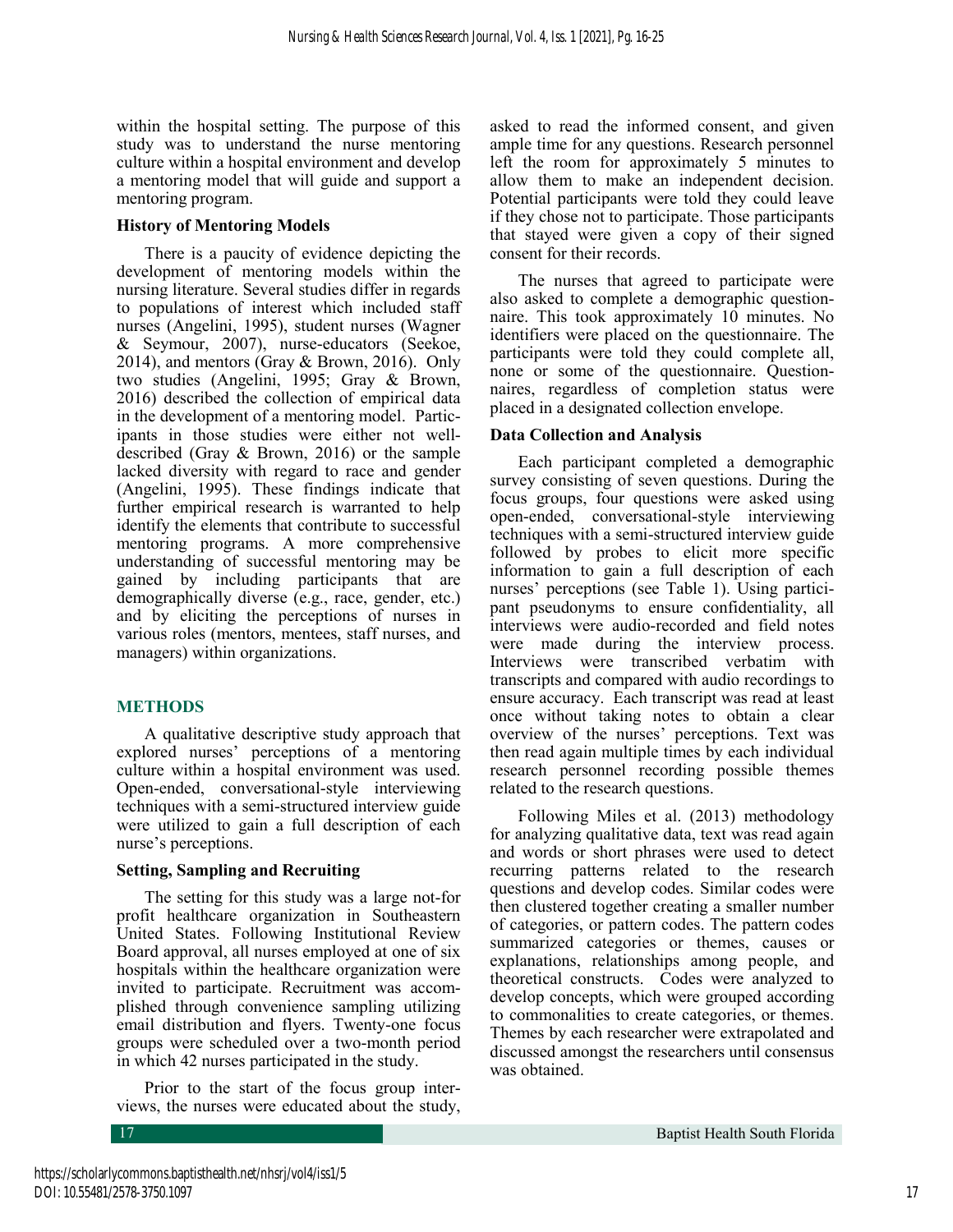## **Table 1**

*Interview Questions*

1. How would you describe mentoring culture at our healthcare organization?

2. What are benefits and barriers of a mentoring culture at our organization?

3. Can you please share any of your experiences of being a mentor or a mentee?

4. Can you please share what is the value of mentoring in your professional growth and development in the organization?

## **RESULTS**

Focus group participants consisted of bedside nurses (42.9%,  $n = 18$ ) and nurse leaders (57.1%,  $n = 24$ ). At the time of the interviews, 24% ( $n =$ 10) of participants were currently serving as a mentor and  $16\%$  ( $n = 7$ ) were being mentored. The mean age of participants was 48 years (*SD* = 11.20, *range* = 30 - 70) with a mean of 22 years of experience (*SD* = 11.99, *range* = 4 - 50). The mean years working at the hospital was 15 (*SD* = 10.35, *range* = 3 - 50). Most of the participants were female (90.7%, *n* = 38), 9% male (*n* = 4). A majority (53. 5%,  $n = 23$ ) attended some sort of mentor training program and 46.5% (*n* = 20) had no type of mentor training. The demographic characteristics of the sample are presented in Table 2.

During the focus groups, participants were asked a series of open-ended, semi-structured questions to gain an understanding of the nurses' perception of mentoring within the organization. Five overarching themes with corresponding subthemes emerged from the focus group interviews: "mentoring culture", "experience with mentoring", "benefits", "barriers", and "paradigm shift" (See Table 3).

## **Theme One: Mentoring Culture**

It became readily apparent that participants had different perceptions of the organization's mentoring culture and furthermore, had a lack of understanding of what mentoring was. Participants described the mentoring culture as having various mentoring models and expressed it was leader focused. One participant said, "When I first started…my mentor was not professionally trained or didn't go to any classes. I was only mentored for a few weeks and then thrown to the wolves, no follow up." While another participant said, "They (organizational learning) assign you, so if a new leader gets hired, they might ask us do you mind mentoring this person and then you say yes and they send you guidelines and how to do that."

The most notable finding was the distinct knowledge deficit regarding the role and responsibilities of a mentor verses a preceptor in the hospital environment. Multiple participants in leadership and non-leadership roles, when asked about mentoring, conveyed different preceptor programs that were developed and implemented for new nurses.

## **Theme Two: Experience with Mentoring**

Participants shared stories, recalling with vivid details, of experiences with their mentors and how those experiences have shaped them as the nurses they are today. One leader said, "…she took the time to really teach me about management, teach me about the role of nursing. I really didn't know much about our career or profession and she really took the time to explain where we were in the hospital as nurses and what was our value to health care. …as a leader how we need to grow and what are the things we needed to know as leaders, so it was really valuable…I really think that I took those concepts and those have run through my thirty years and probably about twenty of them in leadership." Another participant stated, "I was in a position of patient care supervisor and I feel like my nurse manager acted as a mentor to me…It was very hard for me to deal with employee conflicts between staff members.…my mentor had informal sessions with me, she would...role-play with me. I mean, not every manager would do that and she did this on quite a few occasions. It was a need that she saw…she wanted to increase my effectiveness as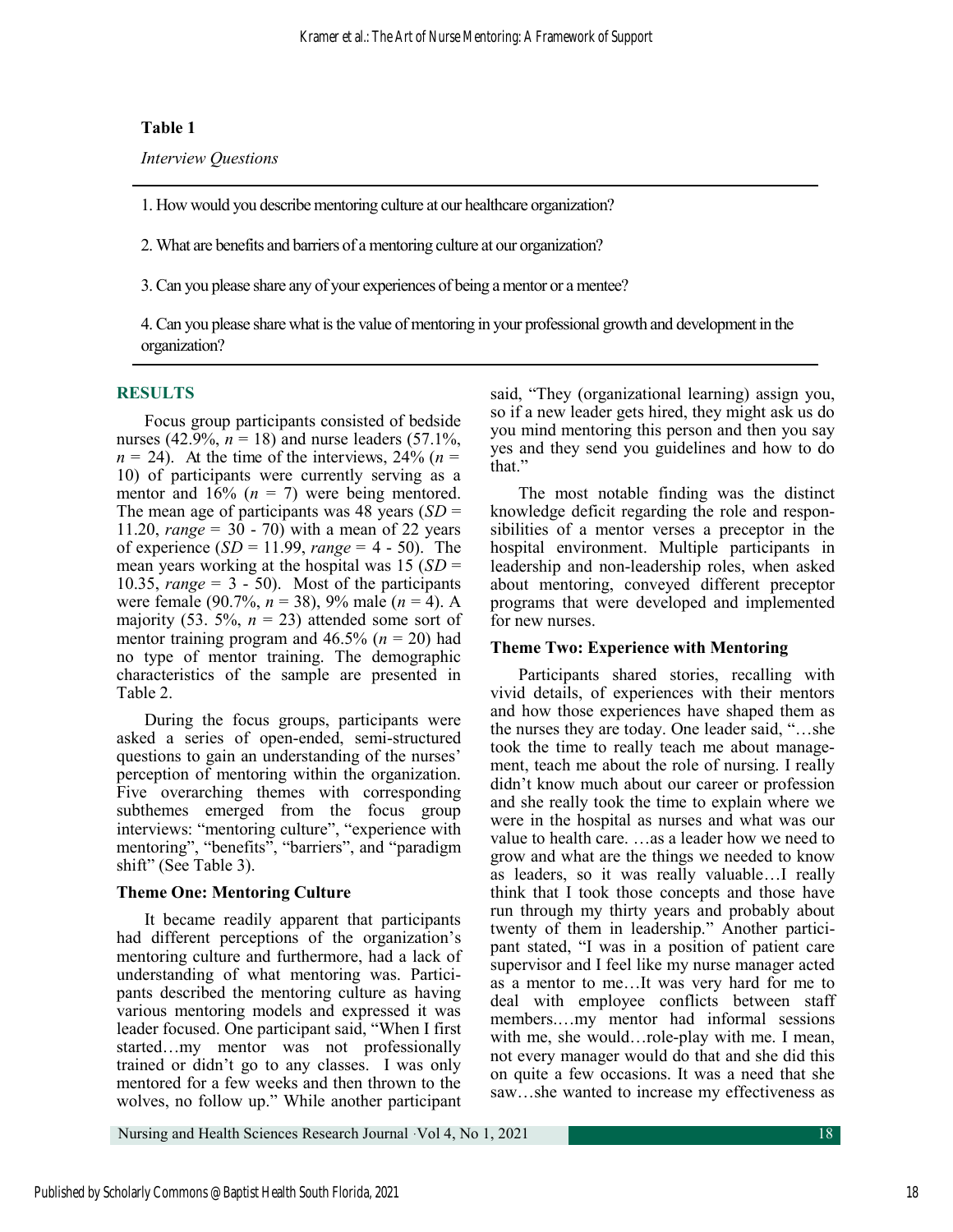## **Table 2**

*Demographics (N=42)*

| Characteristic                   | $\frac{0}{0}$ | Mean  | ${\rm SD}$ | Range    |
|----------------------------------|---------------|-------|------------|----------|
| Age                              |               | 48    | 11.20      | 30-70    |
| Years of Experience              |               | 22.18 | 11.99      | $4 - 50$ |
| Years working at the institution |               | 14.88 | 10.35      | $3 - 50$ |
| Gender                           |               |       |            |          |
| Male                             | 9.3           |       |            |          |
| Female                           | 90.7          |       |            |          |
| Role                             |               |       |            |          |
| Non-leadership                   | 42.9          |       |            |          |
| Leadership                       | 57.1          |       |            |          |
| Attended formal mentor program   |               |       |            |          |
| No                               | 46.5          |       |            |          |
| Yes                              | 53.5          |       |            |          |
| Currently serving as a mentor    | 24            |       |            |          |
| Currently being mentored         | 16            |       |            |          |

a supervisor and I think she genuinely wanted to help me."

#### **Theme Three: Benefits**

All participants recognized the benefits of mentoring and perceived mentoring as a way to facilitate professional growth and development for both the mentor and mentee. As expressed by one participant, "The benefits, yeah you learn a lot, both of you, the mentee and the mentor…it opens up new opportunities, new possibilities." Another participant found value as a mentor in the form of self-realization and stated, "When a mentor can share his or her experiences, it's almost as if you're looking at yourself. You are looking at yourself and your career…you now realize you can actually give advice and it's almost a self-realization."

Another benefit identified was the relationship of mentoring to nurse retention. Participants believed that a good mentorship program was fundamental for nurse retention. "I think if people have a more nurturing and mentoring environment, people would want to stay where they're at rather than just venturing off into lands unknown." This was supported by another participant who said, "I think a benefit is less turnover because you have someone that's invested. You know their time, energy, a good positive attitude. You're more likely to put out somebody that's more engaged." Another participant expressed, "In my own experience, if I hadn't had a good mentor, I think I would've quit. It was important that I had someone there supporting me, encouraging me, helping me with the knowledge that they had." One of the participants revealed patient safety as a benefit of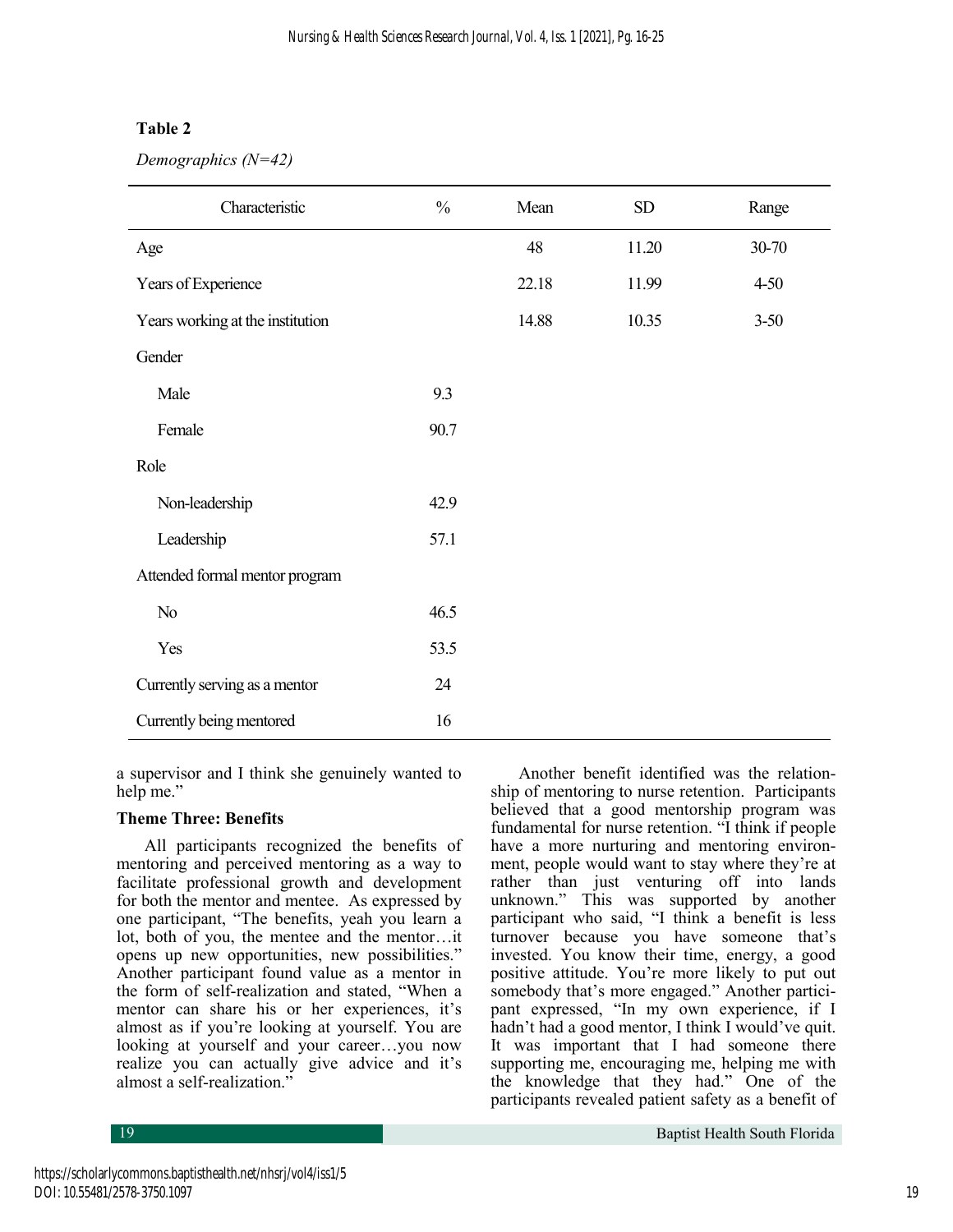## **Table 3**

*Themes and Subthemes*

| Overarching Theme            | Subtheme                                                                                                                                       |
|------------------------------|------------------------------------------------------------------------------------------------------------------------------------------------|
| 1. Mentoring culture         | Various mentoring models<br>Informal vs formal<br>Leader focused<br>Evolving                                                                   |
| 2. Experience with mentoring | Going above and beyond<br>Lifetime relationships<br>Personal/professional growth<br>Feeling cared for                                          |
| 3. Benefits                  | Connections<br>Development<br>Retention<br>Stability<br>Patient safety<br>Making a difference                                                  |
| 4. Barriers                  | Time<br>Patients/patience<br>Competition<br>Knowledge deficit regarding mentor<br>verses preceptor role<br>Lack of incentives<br>Receptiveness |
| 5. Paradigm shift            | Match generational and culture<br><b>Differences</b><br>Resources<br>Face to face                                                              |

mentoring, "I also think it provides a lot of patient safety when you have that good relationship and you feel like somebody's got your back."

## **Theme Four: Barriers**

The universal barrier identified by leadership and staff participants was having the time to mentor. However, many of the participants said this could be overcome if there was a desire to do so. One participant conveyed, "A barrier is time…you need it (mentoring) but you don't put it on your priority as high." Another participant also saw time as a potential barrier, "Time is the issue…depends on how well the connection is made because you can make the time…we always have too many things on our plate, and we can always kind of push and make the time when we think it's valuable." Lastly, one participant summed it up as "I think in the long run if people could look ahead a little bit and see the time invested, how it's going to pay off in the future, but a lot of people cannot see that."

#### **Theme Five: Paradigm Shift**

A few of the participants felt as if culture and gender should be taken into account when matching the mentor/mentee dyad. The challenges of working in a culturally diverse workforce was expressed by one participant, "Culture is very important because there's things I could say that you don't understand…I'm telling you our expressions, facial expressions…people don't understand me." Another participant stated, "When you are a minority (male), you very seldom get an opportunity to have another male be your mentor…I think something can be done, it can be improved."

Finding creative ways to maintain the mentor/ mentee relationship was expressed by some of the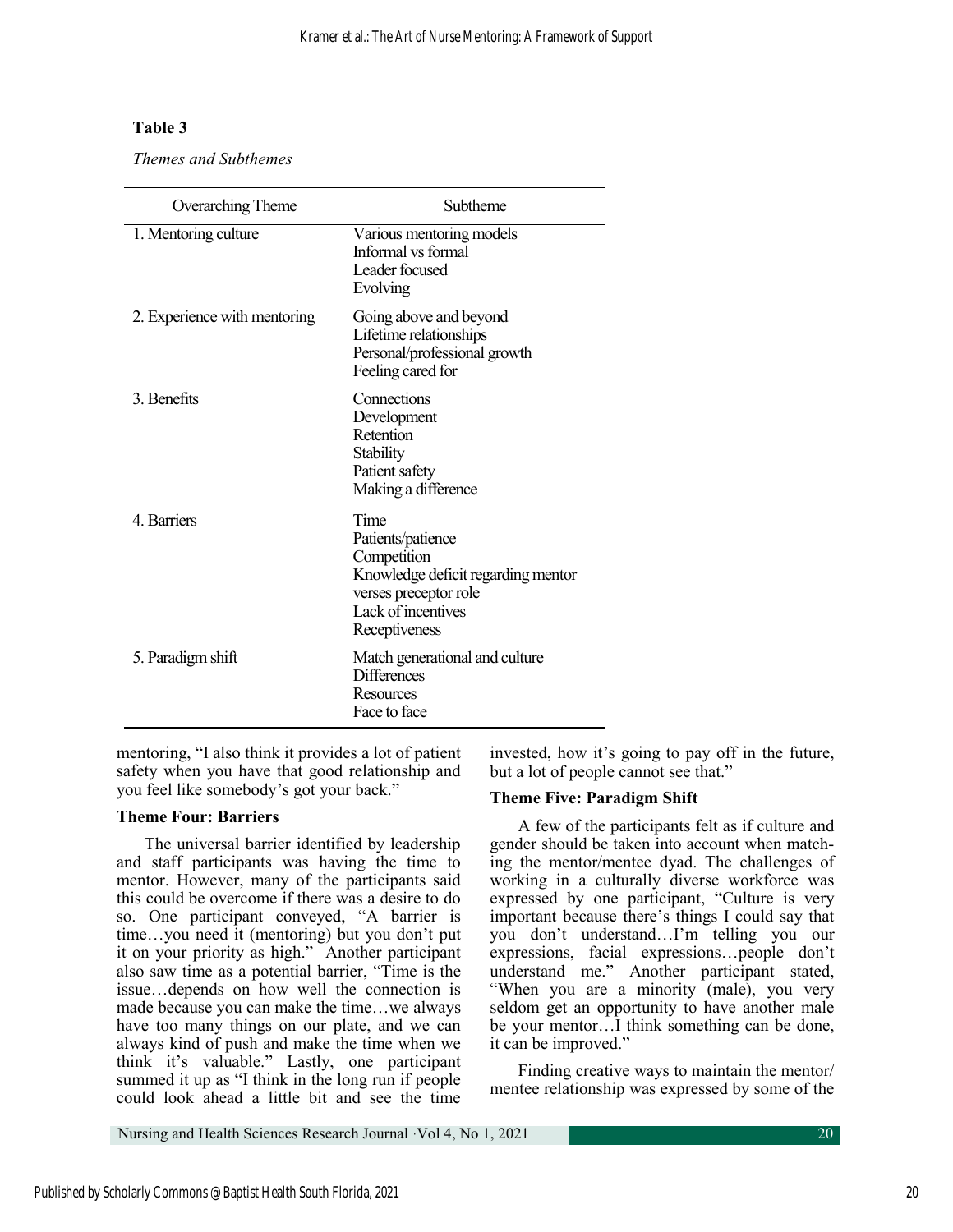participants. One participant suggested, "maybe more videoconferencing…more flexibility should be integrated into maintaining the mentoring relationship." Another participant spoke about their personal experience, "I had to be creative… my mentee and I were far away from each other…we had to be creative on how we were going to meet, so you have to have a willingness, a certain amount of requirement, otherwise it goes by the wayside."

#### **Framework of Support**

In analyzing the five overarching themes with corresponding subthemes, the research team developed *The Art of Nurse Mentoring Model* (see Figure 1) from the perceptions expressed by the participants to establish a framework of support for mentorship of nurses. Trust forms the foundation of successful mentoring programs. Surrounding the core concept of trust as a foundation, is building a culture of mentoring through directly addressing the barriers as well as benefits supported at all levels in the organization. Identifying the evidence of mentoring outcomes and the effects of mentoring on employees, unit culture in the facility, as well as the impact on the organization is essential to capture the full extent of its advantages.

#### **DISCUSSION**

Through the data analysis and emerging themes of this study, a framework of mentoring support was developed to create and sustain a mentoring culture among all stakeholders. According to Regis College (2020), many nurses harbor apprehension as well as inquiries that are not addressed, leaving them to harbor feelings of dissatisfaction and disillusionment. Providing a support system where non-judgmental dialogue can take place and individualized goals are structured will empower nurses to develop, build engaged teams, and generate higher retention rates. Current as well as impending nursing shortages provide key stakeholders a venue to collaborate and cultivate an environment of support (Collard et al., 2019). Experienced nurses have a professional responsibility to devote time, sharing their knowledge to assist others' growth in nursing. Misconceptions surrounding mentoring have created a gap in knowledge as well as the practice of mentorship.

Gray and Brown (2016) conducted a qualitative study to gain an understanding of how experienced mentors involved in a new mentortraining program compared their experiences in the new program to their experiences in a previous program. Three themes, with supporting

## **Figure 1**

*The Art of Nurse Mentoring*





**21** Baptist Health South Florida **Baptist Health South Florida** Baptist Health South Florida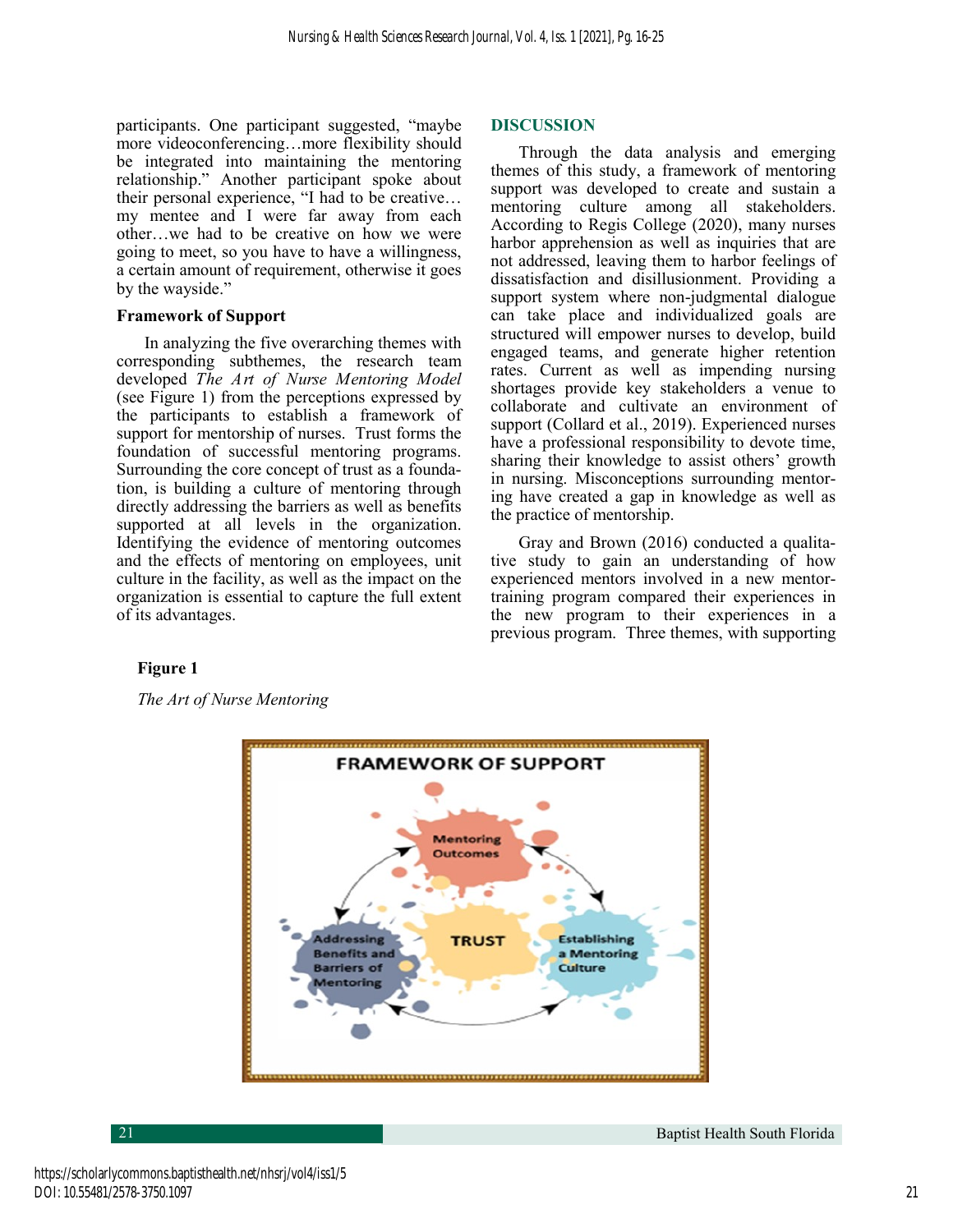exemplars emerged from the study: personal investment, contextual perceptions, and intellectual facets. Comprehensive preparation for mentors, a supportive culture, and embedding the experience of mentoring within the practice environment were cited as key to ensuring the success of the mentorship program (Gray & Brown, 2016). Kostrey and Horner (2017) surveyed 37 nurse practitioners on mentoring and job fulfilment. Results of that study revealed a relationship between being mentored and job satisfaction. The participants felt that having a mentor was a positive experience. According to Jones (2017), mentoring is a successful approach for cultivating nurses in challenging environments within the ever-changing demands of our health care system.

## **True Mentoring Culture**

Constructing a culture of mentoring centers around continually building knowledge in a supportive and trusting work place. In order to be effective, mentoring programs must be created with clear guidelines, established criteria, prescribed education, training, and supportive components. Similarly, it is essential to clarify the roles of mentors verses preceptors and to address possible barriers that could diminish the mentor/ mentee relationship. The study results revealed that nurses' perceptions of a mentoring culture were uniquely different. Nonetheless, participants expressed confusion on the role of a mentor compared to a preceptor. Billings and Kowalski (2019) asserted that considerable confusion remains surrounding the differences between mentoring and preceptorship. The confusion described by the participants in this study validates the need for prescribed education and training.

## **Benefits**

Formal and informal mentorship programs are commonly implemented to support growth and development of new graduates as well as experienced nurses in hospital settings. According to Zhang et al. (2016), structured mentorship has shown to be significant in assisting new nurses' transition to practice. Several participants in this study felt that without the support from their mentor they would have resigned. Mentorship has shown to have a direct impact on a reduction of turnover, increasing proficiency of nurses' abilities and confidence levels, as well as creating a culture of support and safety. Davey et al. (2020) found that effective mentoring gave nurses

increased confidence and competence at problem solving which resulted in higher levels of wellbeing and resilience. Similarly, Miller et al. (2020) discovered the benefits of mentoring resulted in improved job satisfaction and retention.

Additionally, Hale (2018) asserted that effective mentoring in healthcare organizations produces several return on investments. Return on investments can include positive work engagement, improved retention, improved work satisfaction, increased workplace safety, and professional and personal growth. The American Nurses Credentialing Center's (ANCC, 2019) Magnet designation places a great emphasis on mentoring as a standard of excellence in nursing practice. A hospital seeking to become an ANCC Magnet organization can achieve this requirement by establishing a true mentoring culture. Programs specific to nurse mentoring have the ability to fortify and sustain nursing (Evans et al., 2020; Hoover et al., 2020).

## **Barriers**

The most prominent barrier expressed by the study participants was not having sufficient time to contribute to a nursing mentor program as either a mentor or mentee. Likewise, Sheppard-Law et al.  $(2018)$  highlighted that lack of time was a significant barrier for the success of a nurse -mentoring program. Giving both the mentor and mentee, ample time to establish and grow a mentoring relationship is the foundation for a successful program. Additionally, participants highlighted the role confusion as described earlier as a significant barrier. In order to mitigate these barriers, healthcare organizations must make a commitment to provide the resources needed for nurse mentoring programs to thrive. These resources include providing the financial backing to give nurses the time, education, and needed support to create a successful mentoring framework built on trust.

## **Strengths and Limitations**

A major strength of this study was the development of a model for successful mentoring programs within the acute-care hospital setting. The fact that the model was developed based on the responses of nurses working in that environment boosts its relevancy and potential for application in the real world. One limitation to this study was the recruitment of participants. A convenience sampling strategy was utilized in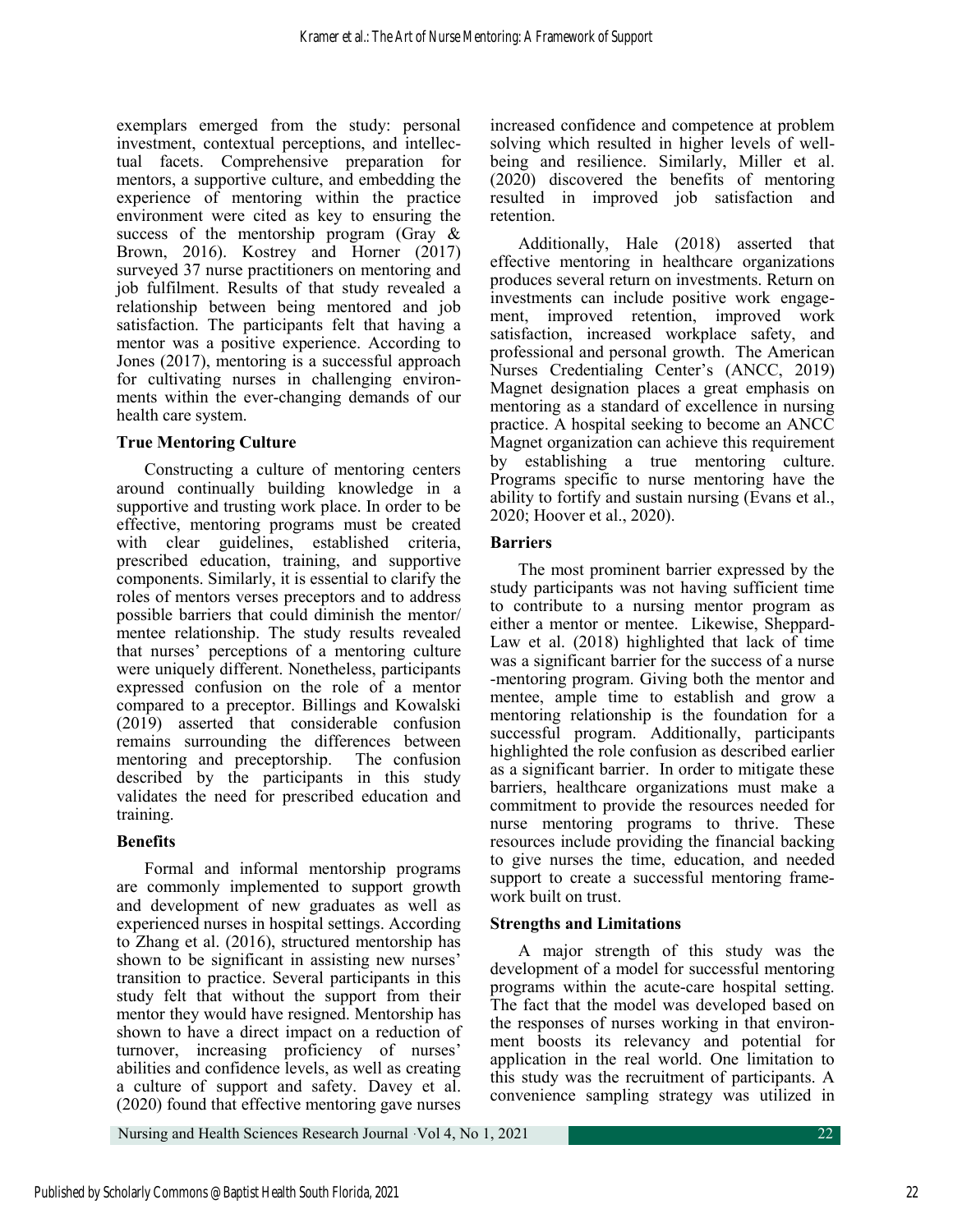which all registered nurses employed within one healthcare organization were invited to participate. However, 57 percent of the participants were in nursing leadership roles and only 43 percent of the participants were in non-leadership roles. Therefore, nurses in non-clinical and leadership roles may have been overrepresented in the sample; this also limits the external validity of the findings. Although the perceptions of the participants in a leadership role were valuable to this study, a purposive sampling strategy could have been utilized to capture a greater proportion of the population of clinical nurses at the organization. Another limitation to this study was restricting the study to one healthcare organization in the Southeastern United States. Recruiting participants from other healthcare organizations could have brought additional perceptions surrounding mentoring in the hospital setting.

#### **Recommendations**

There is a gap in knowledge regarding the role of the mentor and the time involved in mentorship. Creating an awareness and understanding of the different roles of mentors and preceptors, articulating the time it takes to mentor, and educating all employees about the impact mentoring has are essential to establish a culture of mentoring. In order to build momentum and sustain a mentoring program, buy-in from all stakeholders, human resources, administrators, leaders, educators and staff is necessary. The culture and components of mentoring need to be integrated into educational infrastructure at all levels in all disciplines within the organization. Additionally, having a team dedicated to support administrative tasks, continually develop the program and track outcomes is critical to evoking evidence-based results of mentorship in the organization.

Further research is warranted to explore the perceptions on nurse mentoring of clinical nurses in non-leadership positions. Similar research at other hospitals and hospital systems is needed to confirm the generalizability of the major themes that emerged in this study. Applied research using the model of successful mentoring that emerged from this research can help such organizations to refine existing programs. As a result of this study, several strategies were implemented within the healthcare organization utilizing *The Art of Nurse Mentoring Model* as a guide. These strategies included alumni mentoring program for new graduate nurses, mentoring consults, a roving

mentor cart, and mentor moments. Objectives were created to elevate the mentorship program. Mentor educational objectives rooted in building trust, dispelling the myths surrounding the time it takes to mentor, creating vulnerability, developing emotional intelligence, and an ability to authentically listen and to give from the heart.

## **CONCLUSION**

Mentoring provides a unique opportunity to pay it forward and to foster a type of individual support based on specific needs of nurse mentees in a customized manner. The study results have identified mentoring as an integral aspect of personal and professional growth within nursing careers. Additionally, the creation of the mentoring model, *The Art of Nurse Mentoring* can provide healthcare organizations the support needed to develop a mentoring program. The rewards of mentoring or being mentored translated into increased trust, confidence, role satisfaction, and giving back which leads to collaboration and retention of nurses.

## **DECLARATION OF INTEREST**

The authors report no conflicts of interest. The authors alone are responsible for the content and writing of the paper.

## **AUTHORS**

**Diane S. Kramer, MSN-Ed, RN** Clinical Learning Educator, Baptist Health South Florida, Miami, FL, US. Correspondence regarding this paper can be directed at: [Dianek@baptisthealth.net](mailto:MrDavidSchneider@gmail.com)

**Victoria Y. McCue, PhD, MSN, RN, CPN** Lead Nurse Scientist, Baptist Health South Florida, Miami, FL, US.

## **Eve Butler, PhD, RN**

## **Andrea S. Prentiss, PhD, CNS-BC, ARNP-BC**

#### **Maria M. Ojeda, DNP/PhD, MPH, BA, APRN, RN, NP-C, BC-ADM**

Core Faculty, Walden University, Baptist Health South Florida, Miami, FL, US.

## **Kayce K. Tugg, MSN, RN**

Clinical Learning Educator, Baptist Health South Florida, Miami, FL, US.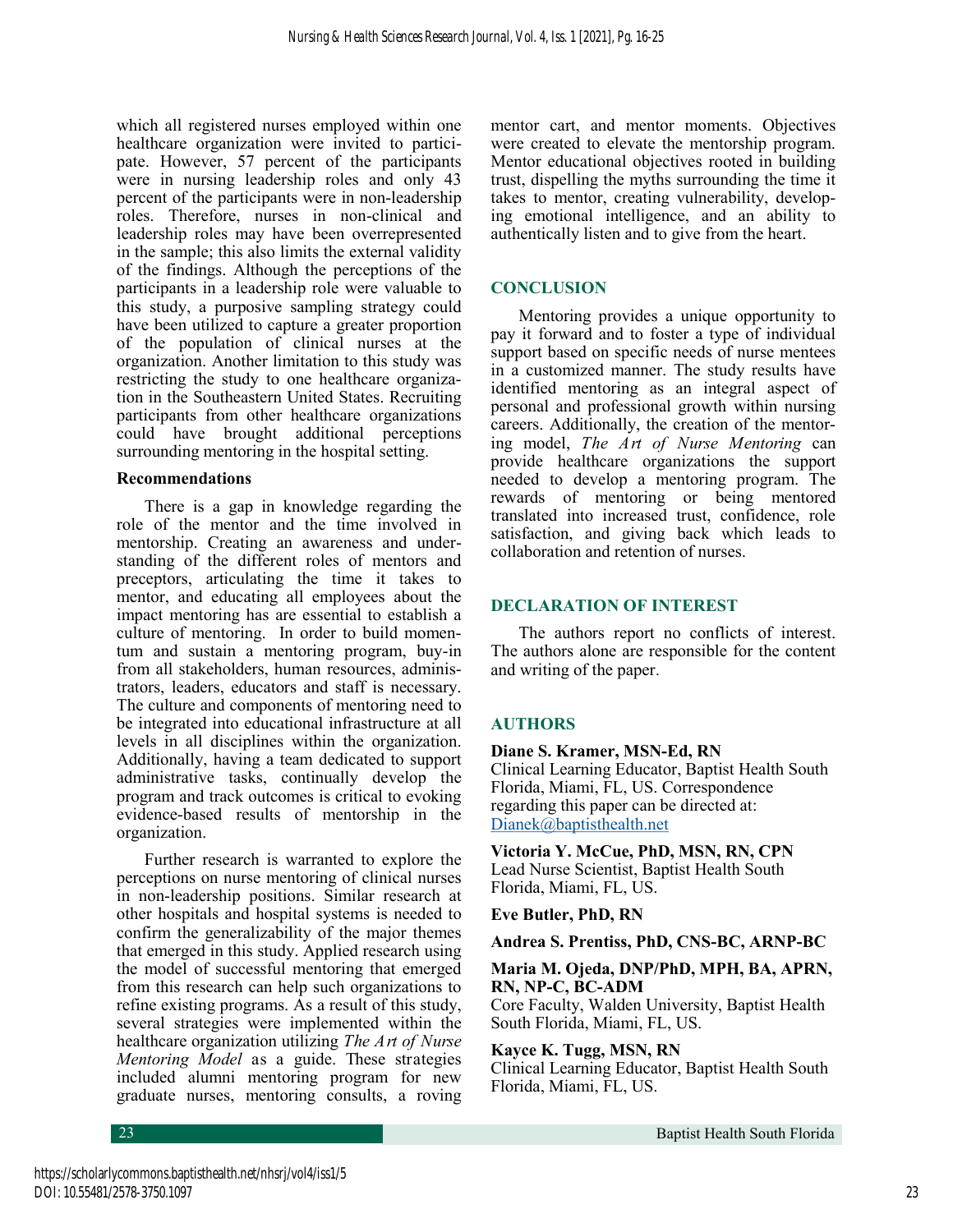## **Vivian Fuentes, DNP, RN, CEN**

Clinical Learning Educator, Baptist Health South Florida, Miami, FL, US.

### **Sally Bonet, MSN, RN**

Manager Nurse Residency Program, Baptist Health South Florida, Miami, FL, US.

## **REFERENCES**

- Angelini, D. J. (1995). Mentoring in the career development of hospital staff nurses: Models and strategies. *Journal of Professional Nursing: Official Journal of the American Association of Colleges of Nursing, 11*(2), 89-97. [https://doi.org/10.1016/s8755](https://doi.org/10.1016/s8755-7223(05)80024-9)-7223(05)80024 -[9](https://doi.org/10.1016/s8755-7223(05)80024-9)
- Creta, A. M., & Gross, A. H. (2020). Components of an effective professional development strategy: The professional practice model, peer feedback, mentorship, sponsorship, and succession planning. *Seminars in Oncology Nursing, 36*(3), Article 151024. [https://](https://doi.org/10.1016/j.soncn.2020.151024) [doi.org/10.1016/j.soncn.2020.151024](https://doi.org/10.1016/j.soncn.2020.151024)
- Collard, S. S, Scammell, J., & Tee, S. (2019). Closing the gap on nurse retention: A scoping review of implications for undergraduate education. *Nursing Education Today, 84,* Article 104253. [https://doi.org/10.1016/](https://doi.org/10.1016/j.nedt.2019.104253) [j.nedt.2019.104253](https://doi.org/10.1016/j.nedt.2019.104253)
- Davey, Z., Jackson, D., & Henshall, C. (2020). The value of nurse mentoring relationships: Lessons learnt from a work‐based resilience enhancement programme for nurses working in the forensic setting. *International Journal of Mental Health Nursing*, *29*(5), 992–1001. <https://doi.org/10.1111/inm.12739>
- Evans, M. M., Kowalchik, K., Riley, K., & Adams, L. (2020). Developing nurses through mentoring: It starts in nursing education. *The Nursing Clinics of North America, 55*(1), 61- 69.<https://doi.org/10.1016/j.cnur.2019.10.006>
- Gray, O., & Brown, D. (2016). Evaluating a nurse mentor preparation programme. *British Journal of Nursing*, *25*(4), 212-217. [https://](https://doi.org/10.12968/bjon.2016.25.4.212) [doi.org/10.12968/bjon.2016.25.4.212](https://doi.org/10.12968/bjon.2016.25.4.212)
- Hale, R. (2018). Conceptualizing the mentoring relationship: An appraisal of evidence. *Nursing Forum*, *53*(3), 333–338. [https://](https://doi.org/10.1111/nuf.12259) [doi.org/10.1111/nuf.12259](https://doi.org/10.1111/nuf.12259)
- Hoover, J., Koon, A. D., Rosser, E. N., & Rao, K. D. (2020). Mentoring the working nurse: A scoping review. *Human Resources for Health, 18*(1), 52. [https://doi.org/10.1186/s12960](https://doi.org/10.1186/s12960-020-00491-x)-020  $-00491-x$  $-00491-x$  $-00491-x$
- Horner, D. K. (2017). Mentoring: Positively influencing job satisfaction and retention of new hire nurse practitioners. *Plastic Surgical Nursing: Official Journal of the American Society of Plastic and Reconstructive Surgical Nurses, 37*(1), 7-22. [https://doi:10.1097/](https://doi:10.1097/psn.0000000000000169) [psn.0000000000000169](https://doi:10.1097/psn.0000000000000169)
- Jones, S. J. (2017). Establishing a nurse mentor program to improve nurse satisfaction and intent to stay. *Journal for Nurses in Professional Development, 33*(2), 76-78. [https://](https://doi:10.1097/nnd.0000000000000335) [doi:10.1097/nnd.0000000000000335](https://doi:10.1097/nnd.0000000000000335)
- Kowalski, K. (2019). Differentiating mentoring from coaching and precepting. *Journal of Continuing Education in Nursing*, *50*(11), 493–494. [https://doi.org/10.3928/00220124](https://doi.org/10.3928/00220124-20191015-04)- [20191015](https://doi.org/10.3928/00220124-20191015-04)-04
- Miller, C., Wagenberg, C., Loney, E., Porinchak, M., & Ramrup, N. (2020). Creating and implementing a nurse mentoring program: A team approach. *The Journal of Nursing Administration*, *50*(6), 343–348. [https://](https://doi.org/10.1097/NNA.00000000000008) [doi.org/10.1097/NNA.00000000000008](https://doi.org/10.1097/NNA.00000000000008)
- Posluszny, L. (2014). Shaping undergraduate professional identities through mentoring and promoting the future of nursing. *AORN Journal, 100*(6), 566-569. [https://doi.org/10.1016/](https://doi.org/10.1016/j.aorn.2014.09.008) [j.aorn.2014.09.008](https://doi.org/10.1016/j.aorn.2014.09.008)
- Regis College. (2020). How can leaders in nursing improve nurse retention rates. *Regis College Articles*. [https://online.regiscollege. edu/](https://online.regiscollege.edu/blog/how-can-leaders-in-nursing-improve-nurse-retention-rates/) [blog/how](https://online.regiscollege.edu/blog/how-can-leaders-in-nursing-improve-nurse-retention-rates/)-can-leaders-in-nursing-improvenurse-[retention](https://online.regiscollege.edu/blog/how-can-leaders-in-nursing-improve-nurse-retention-rates/)-rates/
- Roma, A. (2017). *An evidence-based mentorship program for experienced nurses*. Walden University Scholar Works. [https://](https://scholarworks.waldenu.edu/cgi/viewcontent.cgi?article=5134&context=dissertation%20s) [scholarworks.waldenu.edu/cgi/viewcontent.](https://scholarworks.waldenu.edu/cgi/viewcontent.cgi?article=5134&context=dissertation%20s)  [cgi?article=5134&context=dissertation s](https://scholarworks.waldenu.edu/cgi/viewcontent.cgi?article=5134&context=dissertation%20s)
- Seekoe, E. (2014). A model of mentoring newly appointed nurse educators in nursing education institutions in South Africa. *Curationis, 37*(1), 132. [https://dx.doi.org/10.4102/](https://dx.doi.org/10.4102/curationis.v37i1.132) [curationis.v37i1.132](https://dx.doi.org/10.4102/curationis.v37i1.132)